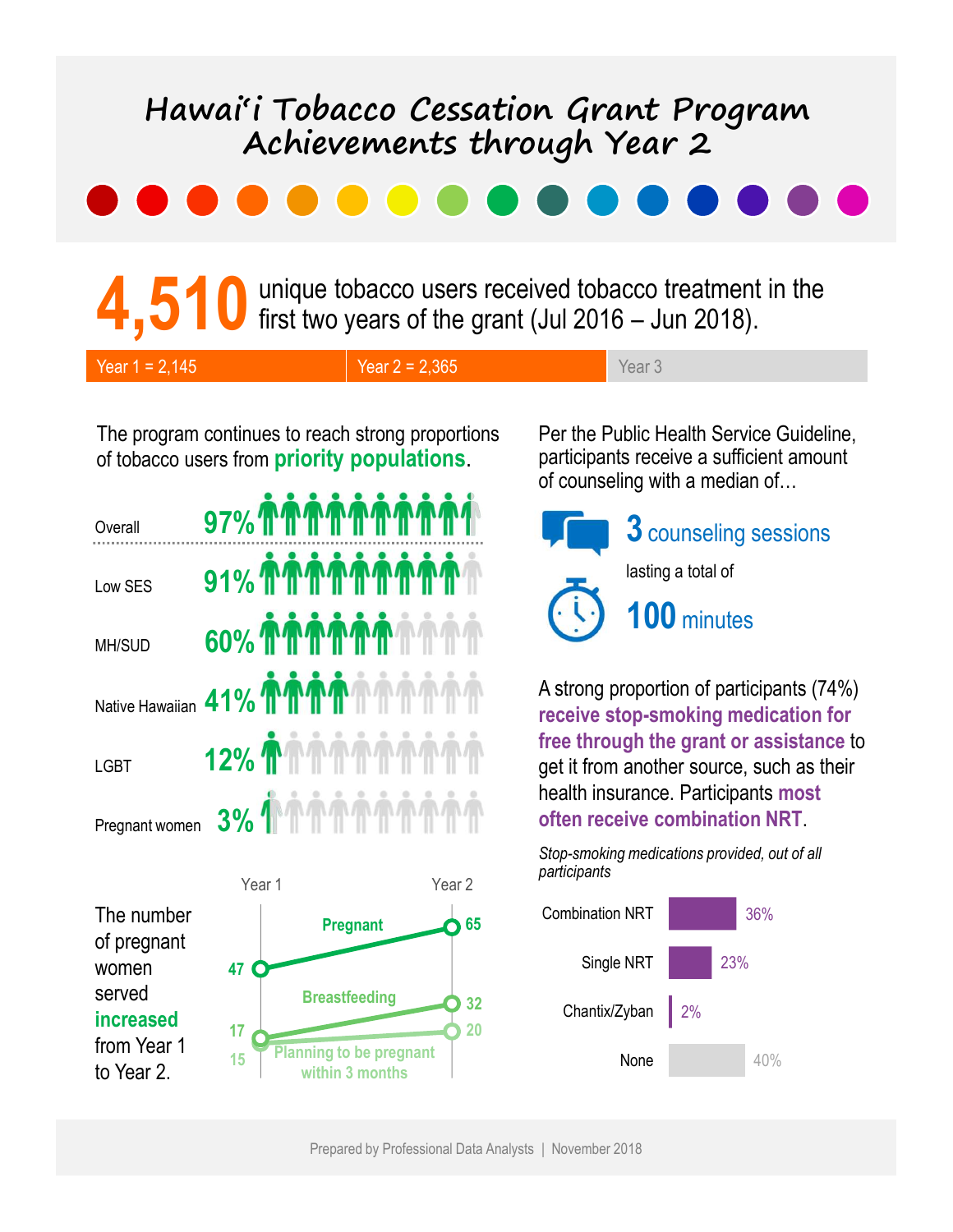

#### Intermediate measure of quitting

24-hour quit attempt rate: The percent who quit for at least 24 hours between intake & 7 month follow-up



#### Long-term measure of quitting

30-day abstinence rate: The percent who were quit for at least 30 days at the time of 7 month follow-up



Jul 2016–Nov 2017 enrollees. Consent rate = 84%, Response rate = 41%. There are not enough completed surveys to report a reliable quit rate for pregnant women.

The program is meeting participants' needs. Among survey responders:



Participants are experimenting with e-cigarettes & want help quitting them.





used e-cigs infrequently (1- 5 days) in the past 30 days



smoking



intend to quit using ecigs in the next 30 days